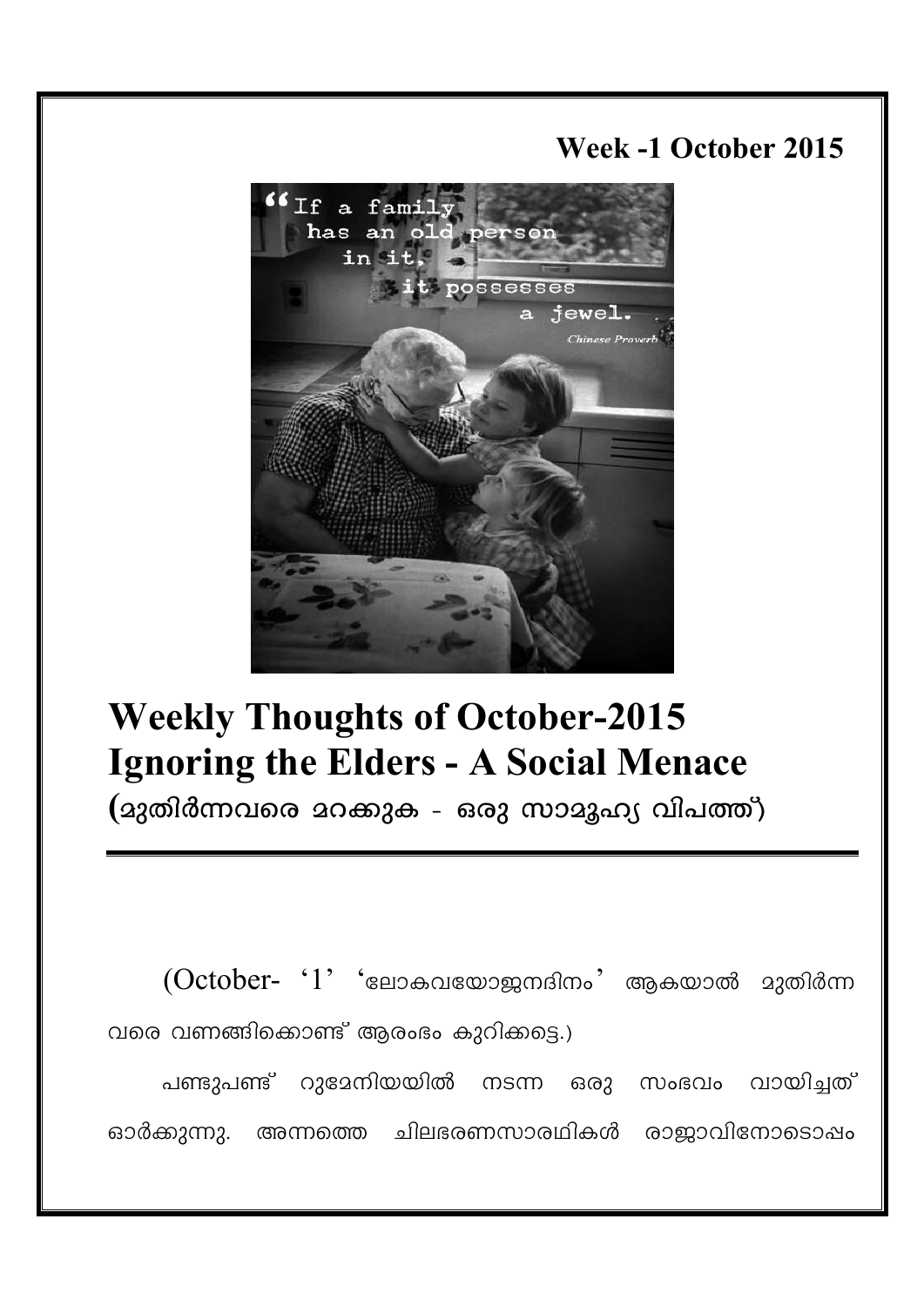ചേർന്ന് അൻപത് വയസ്സിനുമുകളിലുള്ള എല്ലാ സ്ത്രീ പുരുഷൻമ<mark>ാ</mark> രേയും കൊന്നു. ജോലി ചെയ്യുവാൻ കഴിവില്ലാത്തവരും , ബലഹീനരു മായ ഇവർ രോഗികളാകുകയും , രാജ്യത്തിന് നഷ്ടംവരുത്തുകയും ചെയ്യുമെന്ന് അവർ കണ്ടെത്തി. എന്നാൽ തന്റെ പിതാവിനെ വളരെ അധികം സ്നേഹിച്ച ഒരു ബാലൻ പിതാവിനെ ഒരു ഭൂഗർഭ അറയി ലാക്കി നന്നായി കരുതി. കാർഷിക , വ്യാവസായിക മേഖലകളിൽ തക്ക ഉപദേശം നൽകുവാൻ മുതിർന്ന, പക്വതയുള്ളവർ ലഭ്യമല്ലാത്തതിന്റെ തകരാറുമൂലം ദേശം ക്ഷാമത്തിലേക്കു നീങ്ങി. ഭക്ഷണസാധനങ്ങളോ, ആരും ശേഖരിച്ചില്ല. ഗുഹയിലാണെങ്കിലും വിത്തുവകകളോ ഈ പ്രതിസന്ധിയെ തരണം ചെയ്യുവാൻ പിതാവ് ബാലന് നിർദ്ദേശം നൽകി. വീടിന്റെ മുൻവശം ഉഴുതതിനു ശേഷം മണ്ണ് നിരപ്പാക്കി ഇടു വാൻ ആവശ്യപ്പെട്ടു. ബാലന്റെ ഭാഗ്യത്തിന് ചെറിയ മഴയും ലഭിച്ചു. ക്രദേണ ബാർലി, ഗോതമ്പ്, ചോളം, പയർ ഇങ്ങനെ പലതും മുളച്ചു വന്നു. വിതയ്ക്കാതെ കൊയ്യുന്നവന്റെ വാർത്ത പടർന്നഷോൾ രാജാവ് തിരക്കി എത്തി. നിർബന്ധപൂർവ്വം ചോദിച്ച രാജാവിനോട് പ്രായമുള്ള സ്നേഹനിധിയായ തന്റെ പിതാവിനെഷറ്റി പറയേണ്ടതായി വന്നു. വിളവെടുപ്പിന്റെ രാജകല്പനയാൽ പുറത്തു വന്ന പിതാവ് ഈ രഹസ്യം വെളിപ്പെടുത്തി. വിളവെടുത്ത് ഫലവുമായി പോകുന്ന കൃഷി ക്കാരിൽ നിന്ന് താഴെ വീണ വിത്തുകൾ ഉഴുതപ്പോൾ ആ പൊഴിയിലാ യി. ഭാഗ്യത്തിന് മഴലഭിച്ചതിനാൽ കിളിർക്കുകയും ചെയ്തു. പ്രായോ ഗികബുദ്ധി പ്രായമുള്ളവർക്കാണെന്ന് മനസ്സിലാക്കിയ രാജാവ് തെറ്റ്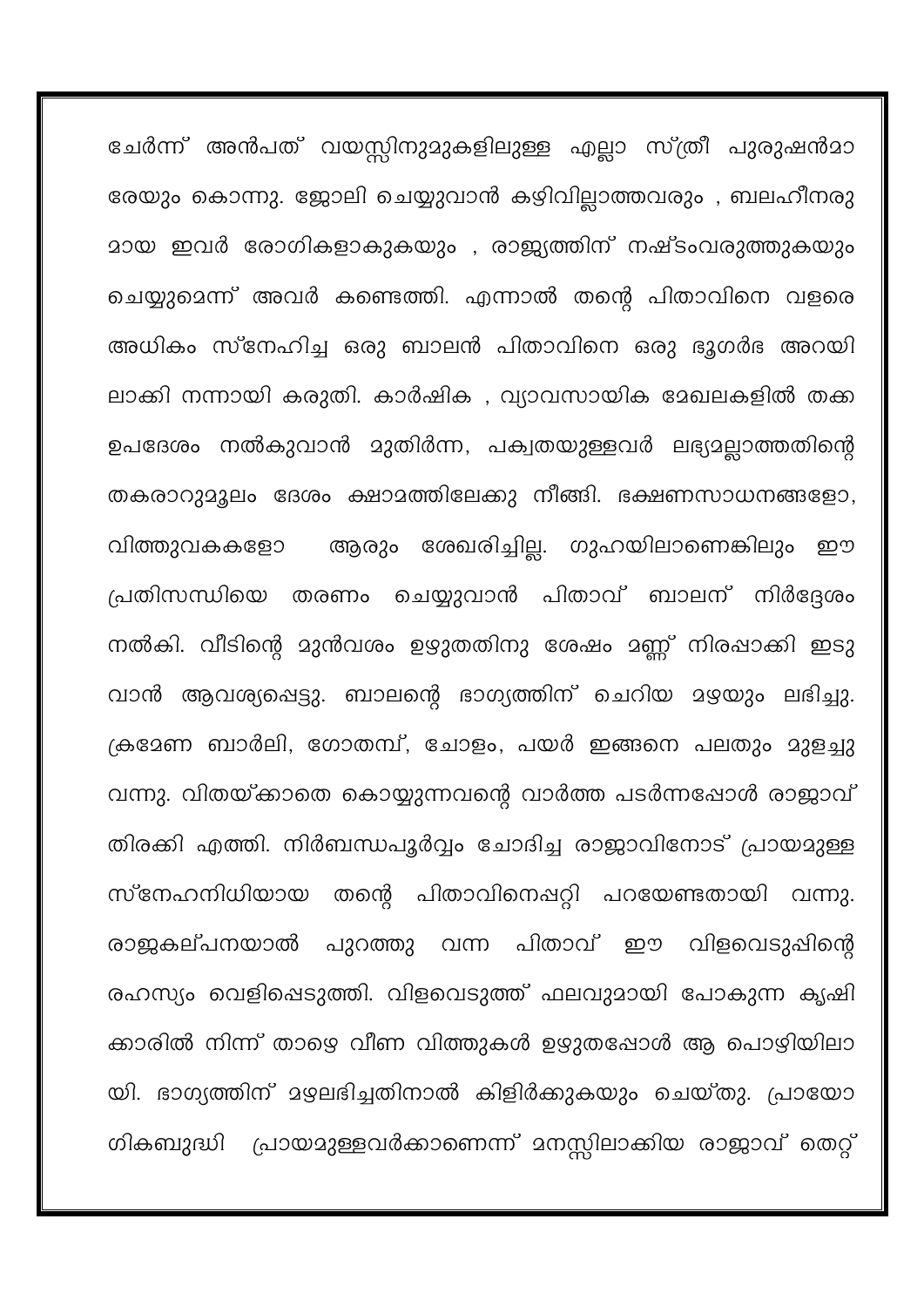തിരുത്തുകയും , മുതിർന്നവരെ കരുതുകയും ബഹുമാനിക്കുകയും ചെയ്തു.

> "Aging is an inevitable process" Surely wouldn't want to grow younger The older you become, the more you know Your Bank Account of knoledge is much richer"

## By William Holder



പ്രായമാകുന്ന അവസ്ഥ ഒഴി വാക്കുവാൻ കഴിയാത്തതാണെന്ന് <u> മനുഷ്യമനസ്സ് അംഗീകരിക്കുമ്പോൾ</u> അവർ ഭയപ്പെടുകയും തന്നെ ചെയ്യുന്നു. ജോലിയിൽ നിന്ന് വിര മിക്കുമ്പോൾ നംഴ്ട തോന്നുന്ന

ബോധം , ശാരീരികാസ്വാസ്ഥ്യം, പ്രീയപ്പെട്ടവരുടെ വേർപാട് ഇവ നിരാ ശരാക്കുന്നതോടൊഷം യുവതലമുറയുടെ അവഹേളനവും അവരെ വേദനിഷിക്കുന്നു. അമേരിക്കയിലും . ചൈനയിലും മുതിർന്നവരെ ബഹുമാനിക്കുമ്പോൾ വിദ്യാസമ്പന്നർ കൂടുതലുള്ള കേരളം മുതിർന്ന വരെ അവഗണിക്കുന്നവരായി മാറിക്കഴിഞ്ഞു. എന്നാൽ മുതിർന്നവരെ ദൈവം സ്നേഹിക്കുന്നു.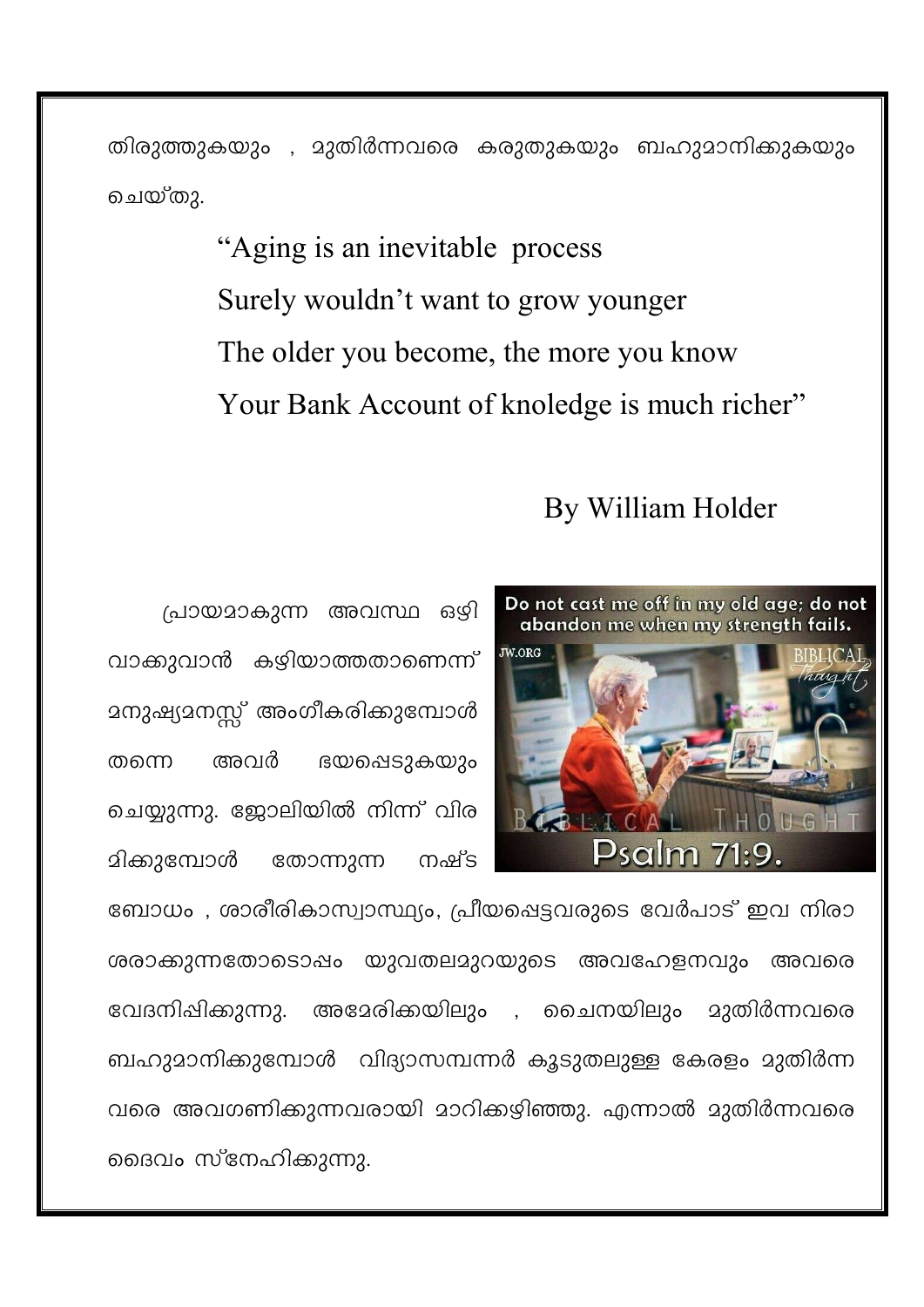# (1)  $\bf{God}$  uses the  $\bf{Old}$  - (മുതിർന്നവരെ ഭൗത്യം എല്പിക്കുന്ന മൈവം)

ഹാനോക്ക് ദൈവത്തോടുകൂടെ നടന്നത് അവന് നീതിയായി കണ ക്കിട്ട ദൈവം , തന്നോടൊഷം നടന്നവരെ പ്രത്യേക ദൗത്യങ്ങൾ ഏല്പി ക്കുന്നു. എൺപതും , എൺപത്തിമൂന്നും വയസ്സുള്ള മോശയേയും, അഹരോനെയുമാണ് മിസ്രേമിൽ നിന്ന് തന്റെ ജനത്തെ വിളിച്ച് കനാ നിലേക്ക് നയിക്കുവാൻ ദൈവം ഏല്പിച്ചത്. തുടർന്ന് 110 വയസ്സുവരെ യോശുവ പ്രവർത്തിച്ചു.

## (2) മുതിർന്നവരുടെ പ്രാർത്ഥന സഭയ്ക്ക് ആവശ്യമാണ്

സഭാവാസികൾക്ക് ഇത് അനുഗ്രഹമാണ്. പരിശുദ്ധാത്മ നിയോഗ ത്താൽ എത്തിയ ശിദ്ദേ്യാനും , ഹന്നായും ദേവാലയത്തിലെത്തിയ യേശുക്കുഞ്ഞിനേയും മാതാപിതാക്കളേയും അനുഗ്രഹിച്ചു.

## (3) Respect your elders. (മുതിർന്നവരെ ബഹുമാനിക്കുക)

വൃദ്ധന്റെ മുഖത്തെ ബഹുമാനിക്കണമെന്ന് വചനം നിർദ്ദേശിക്കുന്നു. (ലേവ്യ:19:32). വിളിയില്ലാഞ്ഞിട്ടും തന്നെ കൂടെകൂട്ടിയ അബ്രാമിനെ , നീരോട്ടമുള്ള സ്ഥലം കണ്ടപ്പോൾ ലോത്ത് മറന്നു.

#### (4) എത്ര വർഷം ദൈവത്തോടൊഷം നടന്നോ അത്രയും

#### അനുഗ്രഹം

വൃദ്ധൻമാരുടെ പക്കലെ ഇഞാനവും , വയോധികൻമാരുടെ വിവേകവും ദൈവത്തോടൊപ്പം നടന്നാൽ വർദ്ധിക്കും.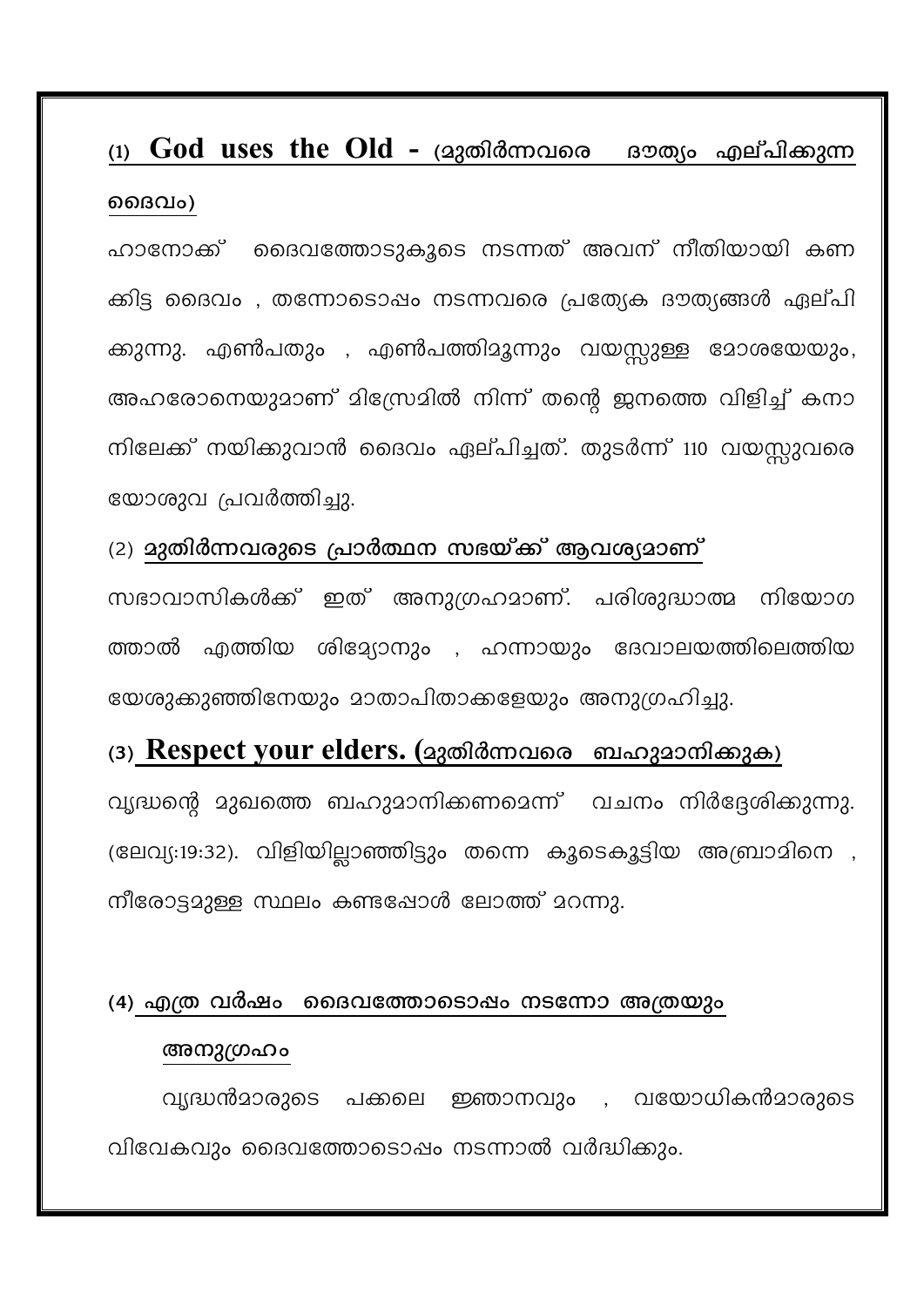#### $(5)$  മൈവത്തിനു വേണ്ടി ഫലം പുറഷെടുവിക്കുക

കഴിയില്ല എന്ന ചിന്ത ഒഴിവാക്കി ധൈര്യത്തോടെ പ്രവർത്തിക്കുക. ദൈവം മുതിർന്നവർക്കായി ഒരുക്കിയ കിരീടം നേടുക. സദ്യ:  $(16:31)(20:29)$ 

## (6) ദൈവത്തെ ബഹുമാനിക്കുന്നവരെ ദൈവം ബഹുമാനിക്കും.

വാർദ്ധക്യത്തിലും ഫലം കായിക്കുക. ഫലം തരുന്നവനെ ബഹുമാനി ക്കുക.

### (7) മുതിർന്നവരെ എങ്ങനെ ബഹുമാനിക്കും

a. സന്തോഷത്തോടെ സന്ദർശിക്കുകയും ശുശ്രൂഷിക്കുകയും

ചെയ്യുക.

 $\mathbf b$ .നമ്മെ അനുഗ്രഹിക്കുന്ന ഇവരെ ശ്രദ്ധിക്കണം.

 $C.23$ തിർന്നവരുടെ ക്ഷമയുള്ള നല്ല സുഹൃത്തുക്കൾ ആകുക.

ഇപ്രകാരം കരുതുകയും അവരിൽ നിന്ന് അനുഗ്രഹം നേടു വാനും ദൈവം സഹായിക്കട്ടെ. ഇവർ 'Use and throw'വസ്തുക്കൾ അല്ല, അനുഗ്രഹിക്കേണ്ടവരാണെന്ന് മറക്കരുത്.